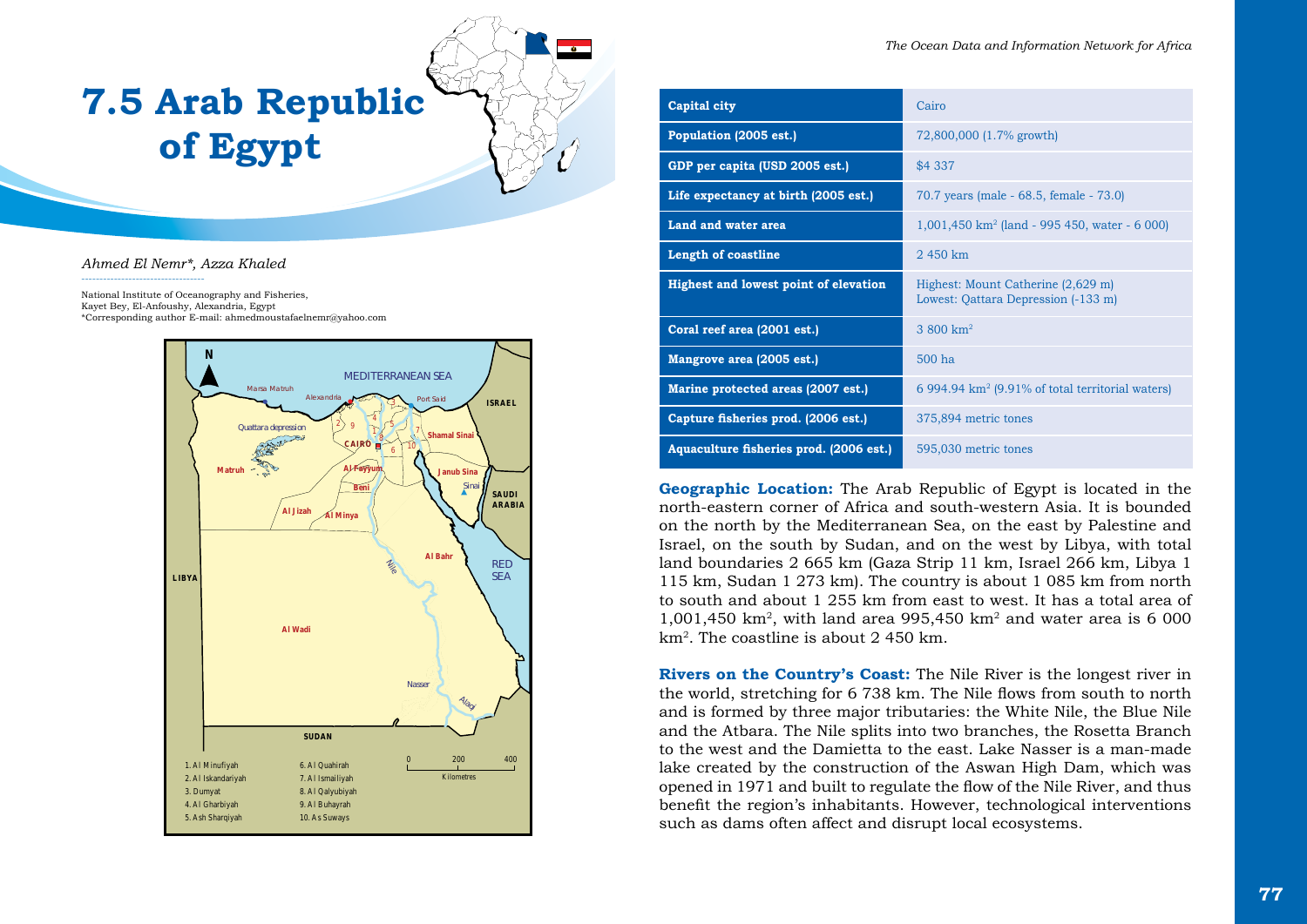

*Figure 1. Cairo, the capital of Egypt, is situated on the Nile river delta (Photo credit Aloha Earth).*

**Coastal Climate:** Except for the Mediterranean coast the country experiences a desert climate, which is hot and dry most of the year, especially in the summer months (June to August). Winter is from December to February with average temperatures of 20°C to 26°C (68°F to 79°F). The Egyptian summer is hot and dry in most of the country, and humid in the delta and along the Mediterranean coast. In the coastal region average annual temperatures range from a maximum of 37°C (99°F) to a minimum of 14°C (57°F). Wide variations of temperature occur in the deserts, ranging from a maximum of 46°C (114°F) during daylight hours, to a minimum of  $6^{\circ}C$  (42°F) after sunset. During the winter season desert temperatures often drop to 0°C (32°F). The Mediterranean coast and southern region are the most humid and have an average annual rainfall of about 200 mm.

**Coastal Geomorphology and Habitat:** The Mediterranean coast of Egypt extends to 900 km and can be divided into three sections: 1) a western section - the Mareoties coast, between Sallum and Abu Qir (550 km); 2) a middle section - a delta coast between Abu Qir and Port Said (180 km), and 3) the eastern section - the Sinai coast, between Port Said and Rafah (240 km). The geomorphology of the Mediterranean

coastal area along the Nile delta extends from Abu - Qir head land in the west to Port Said at the east, and lies between longitudes  $30^{\circ}$  -  $32^{\circ}20'$ and latitudes  $31^{\circ}10'$  -  $31^{\circ}38'$  north. The main geomorphological features of the Nile Delta coastal area can be divided into the following units: beach, sand dunes, lagoons, salt marshes and sabkhas salt flats.

**Coastal Currents and Tides:** The currents along the Mediterranean coast are mainly thermohaline and wind driven, namely the North Atlantic Current directed eastward which varies in velocity between 1.5 and 2.5 knots. Along the Egyptian Red Sea coast the current is mainly driven by tides and vary semi diurnally between north and south. It varies in speed between 1.2 and 4 knots. Tides along the Mediterranean coast are limited, with a maximum tidal range of about 0.55 m and are mainly semi diurnal. Along the Red Sea coast the tides are semi diurnal and varies in range between 0.0 m at the nodal points near Ras-Gharb and Mersa-Alm and up to 2.5 m in between.



*Figure 2. The Nile River, the longest river in the world (image credit NASA - http://disc.gsfc.nasa.gov/).*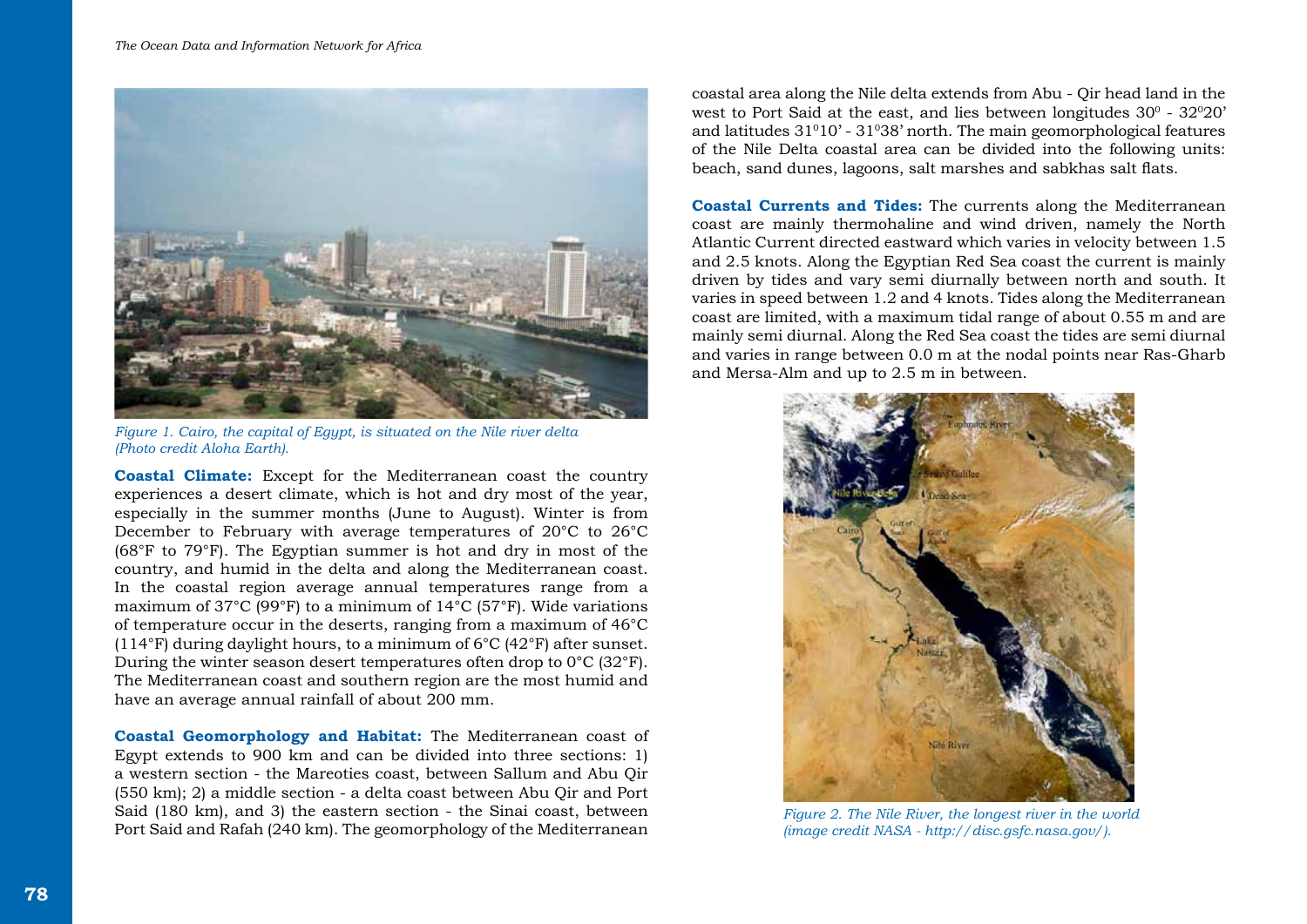

**Coastal Observations:** At Alexandria Port there is a tide gauge that has been working for 70 years, as well as a new meteorological station.

**Ports and Harbours:** Egypt's geographic location adds an important aspect to the maritime transport sector. There are 41 ports in Egypt that service commercial, fishing, mining, and petroleum industries, as well as tourism. Among the most important ports are: 1) Alexandria which is the biggest port in Egypt; 2) Dekheila which is a natural extend to Alexandria port; 3) Damietta which has the largest container terminal and most sophisticated equipment in the Middle East, 4) Said, and 5)

*Figure 3. Old tide gauge at Alexandria Port.* 

Suez port located at both ends of the Suez Canal.

**Coastal Economy:** Coastal tourism accounts for 50% of the national tourism industry. There are many marine national coral reefs along the Egyptian Red Sea. In addition there are several national parks and reserves along the Mediterranean and Red Sea coast (Ras Mohamed, Elba, Nabq, Red Sea Islands, Abu Gallum, Lake Brullus, Ashtum El-Gamil, El-Omayed, Zaranik, Lake Qarun, and Nile Islands).

**Fisheries:** The fisheries resources along the Egyptian Mediterranean coast are commercial fisheries, while the fisheries resources along the Egyptian Red Sea are artisanal and commercial fisheries (benthic, pelagic fish, shrimp and bivalves). The artisan fishery is concentrated between the coral reef and the shore, while the commercial fishery is composed of demersal fish, shrimp and bivalves.

Marine fisheries are an important source of protein for the coastal population. The production of marine fishes, lake fishes, and Nile river



*Figure 4. One of the NIOF Research Vessels.* 

fish were 130,748; 144,033 and 97,710 tones respectively in 2007. Accordingly, the production of aquaculture is 635,517 tones for 2007, representing 63% of the total production of fisheries in Egypt (GAFRD, 2007).

**Other Marine Resources:** Touristic and other marine resources include coral reef and mangrove areas, sea cucumber in the Red Sea, as well as sponge in Mediterranean.

**Mineral Resources:** Egypt is famous for its numerous mineral resources in its mountains and deserts. The principal minerals are iron ore, phosphates, salt, manganese, limestone, gypsum, and gold. **Agricultural products:** Cotton, rice, wheat, corn, sugarcane, sugar beets, onions, and beans are the principal crops. Increasingly, a few modern operations are producing fruits, vegetables and flowers, in addition to cotton, for export. Approximately one-third of Egyptian labour is engaged directly in farming, and many others work in the processing or trading of agricultural products. Nearly all of Egypt's agricultural production takes place in some 2.5 million hectares (6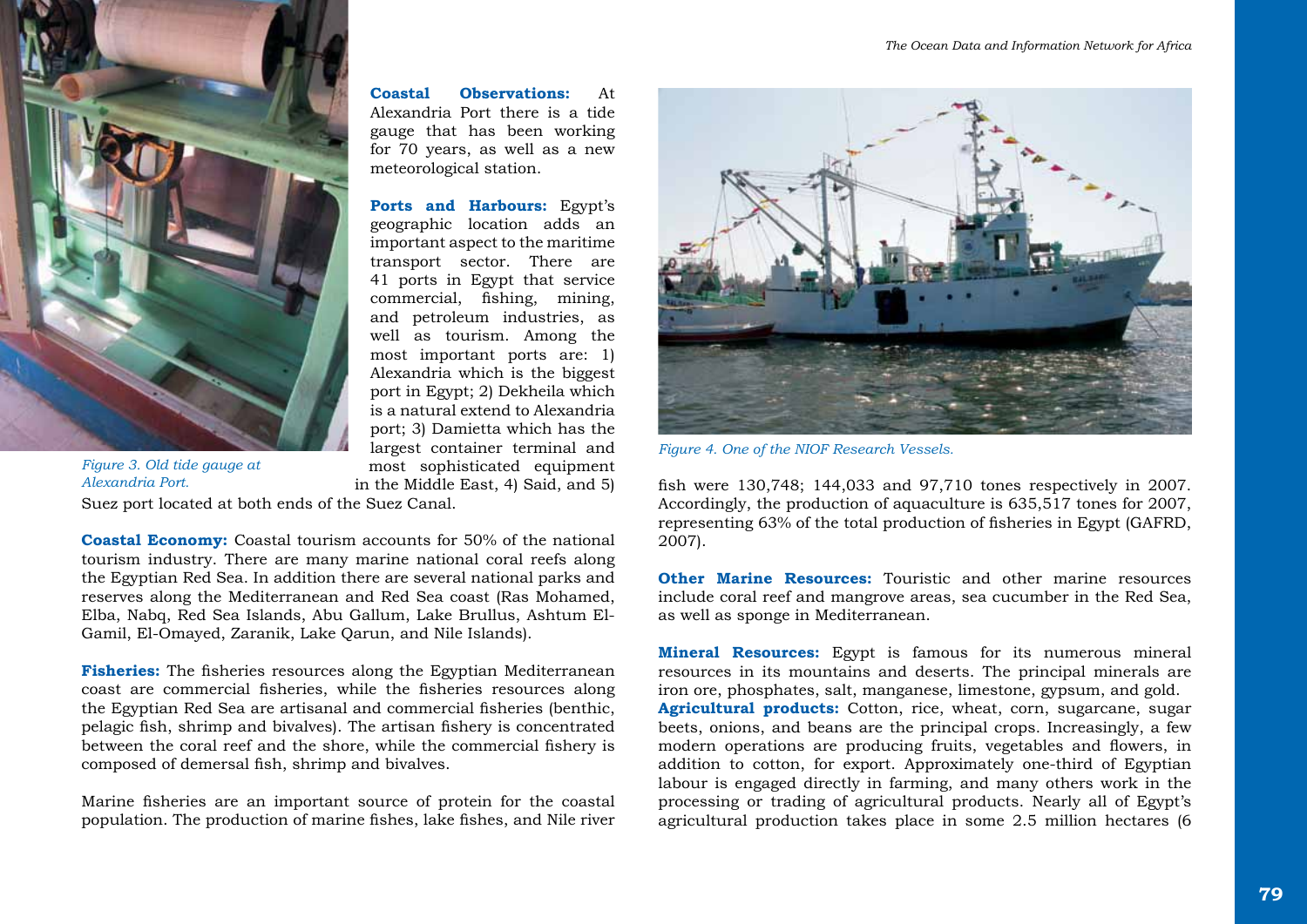million acres) of fertile soil in the Nile Valley and Delta. Some desert lands are being developed for agriculture, including the ambitious Toshka project in Upper Egypt, but some other fertile lands in the Nile Valley and Delta are being lost to urbanization and erosion. Warm weather and plentiful water permit several crops a year. Land is worked intensively and yields are high (Travel Docs, 2008).

## **ADDRESSING KEY COASTAL ISSUES AND HOT SPOTS**

The Egyptian Mediterranean and Red Sea coast receives large amounts of industrial, agricultural, sewage waste water without treatment, and coastal waters suffer from pollutants in some areas including: Eastern Harbour, Abu-Qir Bay, El-Mex Bay, and Western Harbour. The Red Sea coast is subjected to oil pollution which has potential affects on coral reefs communities, and may affect the tourism industry in future.

Alexandria is the second largest city in Egypt containing more than one third of the national industries and is considered to be the principal seaside summer resort on the Mediterranean. The coastal zone is presently experiencing two main problems resulting from natural and human activities: beach erosion and pollution. Most of the Alexandria coast is rocky and has very little or no beach. Significant erosion occurs along most of Alexandria beaches as a result of the combined effects of sediment starvation, coastal processes and potential sea level rise.

One of the most serious threats to the coastal zone comes from inland pollution sources including lakes and sewage pipelines. As a result of increasing population and industrial development, poorly untreated industrial waste, domestic sewage, shipping industry waste, and agricultural runoff are being released to the coast. With continued rapid expansion of industry and population, changes in water quality would have potential consequences for the large growing population of the Alexandria region. Recommendations for environmental recovery and restoration are proposed for the preservation of Alexandria resort beaches and harbours, and in order to facilitate the development of environmental and tourist activities in the future (Frihy et al., 1996).

The Red Sea coast of Egypt has seen major resort facilities created over the last 20 years. Improper design and non-environmentally friendly sea shore recreation facilities have been constructed by some developers. These include hard structures; earth embankment jetties; digging of lagoons and landfill of coastal areas. All of these improper coastal development activities create harmful impacts on the ecosystem, including: 1) changing the depositional-hydrodynamic regime through the blocking of littoral currents by protruding structures; 2) creating down-drift erosion to the neighboring beaches, 3) deteriorating water quality and 4) degrading the marine biota and habitat. Moreover, these actions usually put additional costs on developers either through direct restoration costs, or through fines received for improper construction (Frihy et al., 2006).

# **DEVELOPMENT AND ACHIEVEMENTS OF THE NODC**



*Figure 5. Population density in and around the Nile River and delta (figure credit CIESIN http://sedac.ciesin.columbia.edu).* 

Egyptian National Oceanographic Data and Information Centre (ENODC) was established at the National Institute of Oceanographic and Fisheries (NIOF), Alexandria, Egypt, in 1977 in accordance with the resolution adopted by the Intergovernmental Oceanographic Commission (IOC) of UNESCO 1961 as well as the reports of the Ministry of Scientific Research, National Institute of Oceanography, Egypt. The ENODC became part of the ODINAFRICA-III project at the end of 2004. ENODC receives data observed by NIOF and branches. These cover most of the coastal area of Egypt, Meteorological Agency, Fisheries Agency, universities and other organizations in Egypt addressing Oceanographic data and information collection.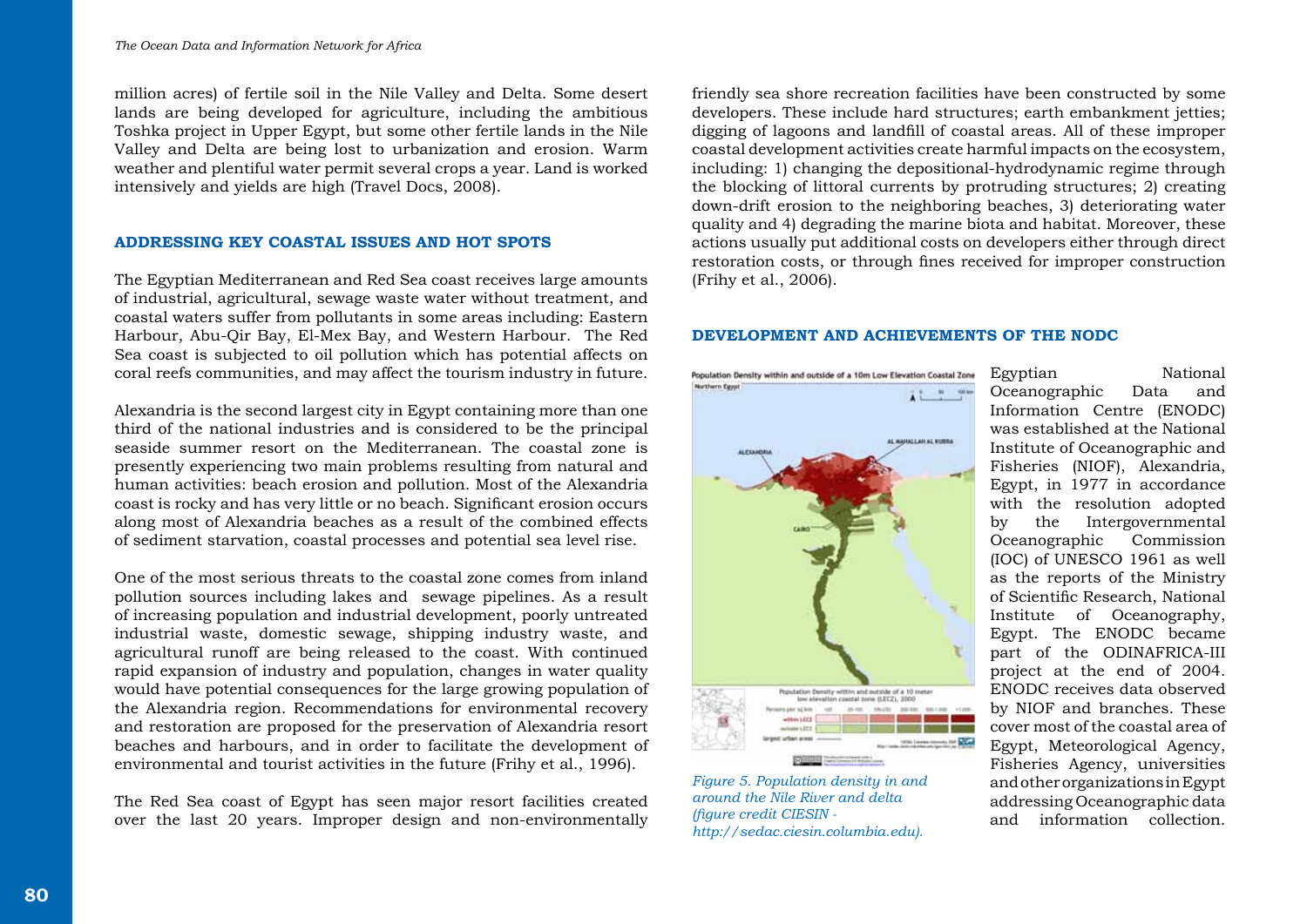

*Figure 6. NIOF Alexandria branch.* 

#### *Figure 7. NIOF Central Laboratory.*



Through data exchange ENODC also acquires foreign data through the International Oceanographic Data and information Exchange system (IODE).

ENODC receives worldwide physical-chemical oceanographic data from government agencies, academic institutes, and other organizations and projects in Egypt and internationally. Data is processed, archived, and made available to the public. ENODC's data holdings provide global coverage of basic oceanophysical and hydrophysical properties such as temperature, salinity, ocean current, tides, currents, geomagnetism, gravity and bathymetry.

ENODC's master data files hold numerous individual data submissions that undergo ENODC quality control procedures and are stored in standard World Ocean Database format. Data in these files are available as copies of specified date subsets on magnetic tapes, floppy disks, CD-ROMS or printed form.

# **The main objectives of the Centre include:**

- y Prepare and maintain a metadata data base of all national data holdings
- Coordinate the collection and archival of ocean data in Egypt
- Receive, manage and diffuse oceanographic data and products
- Publicize data and products available in Egypt
- Develop and maintain a home page on ocean data and products
- Promote the exchange of ocean data and products at all levels
- y Establish a network of all stakeholders to facilitate exchange of data and products
- Provide appropriate training in marine data and information management
- Organise training workshops seminars for the benefit of the marine community
- Coordinate local participation in overseas training activities
- Participate in the activities of the IODE programme of the IOC of UNESCO